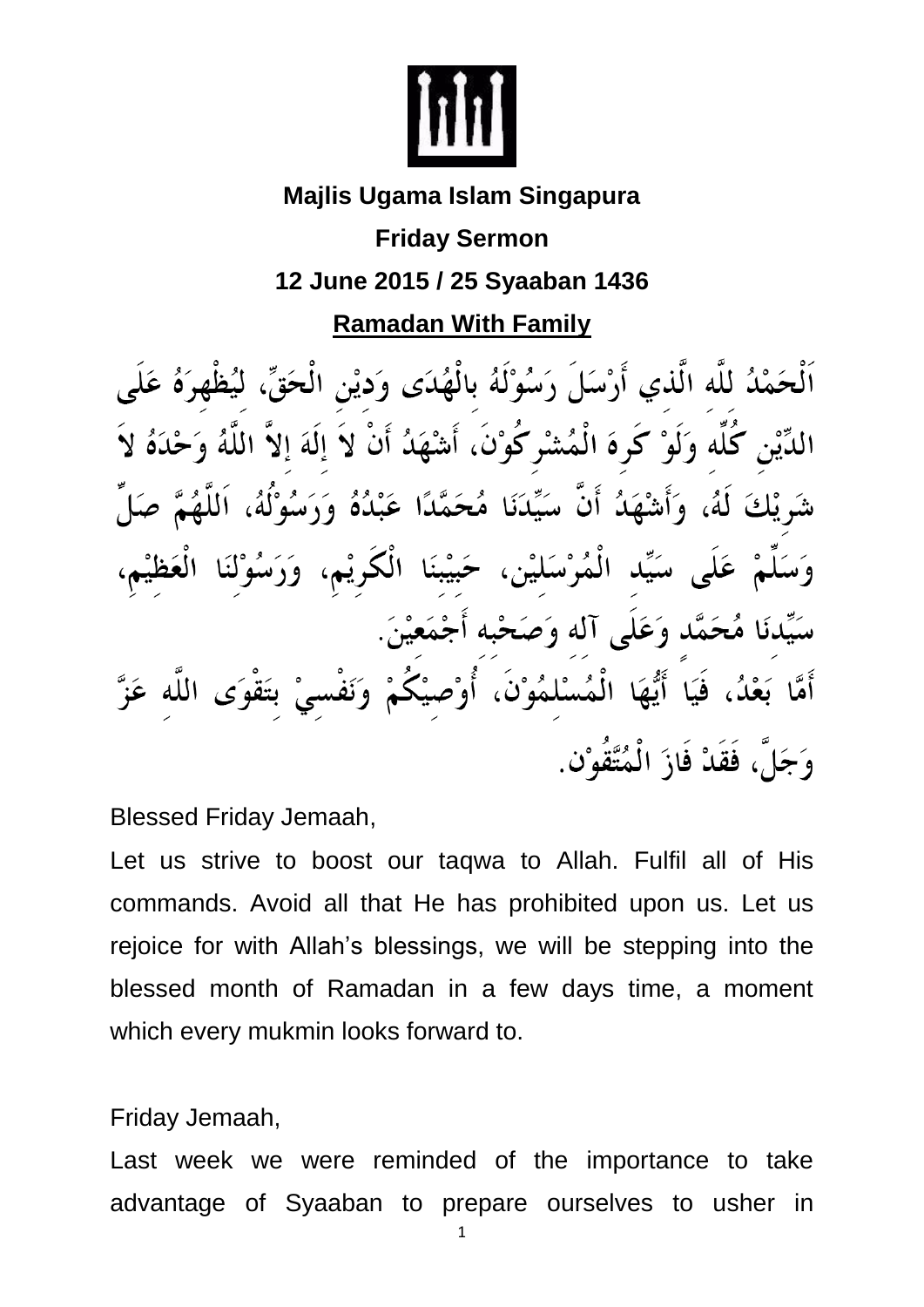Ramadan. This week, the sermon will discuss the need to prepare our families for Ramadan.

Jemaah,

Prophet Muhammad s.a.w. often stressed on the importance of ensuring continued guidance for our family members. In a hadith reported by Imam Al-Bukhari, Prophet s.a.w. said: *"Oh Fatimah binti Muhammad (s.a.w.) ask me for any wealth that you desire, but when we are standing in front of Allah s.w.t. I would not be able to help you even slightly."*

That was Rasulullah s.a.w. He would consistently provide his family members with continuous guidance. As much as we wish for ourselves and family happiness in this world, we would also wish for the same in the Hereafter before Allah s.w.t. We hope and pray that our entire family will be the dwellers of Allah's paradise, as Allah says in surah At-Thur verse 21:

وَٱلَّذِينَءَامَنُواْوَٱبْبَعَنْهُمْ ذُرِّيَّتُهُمْ بِإِيكُنِ أَلْحَقَّنَا بِهِمْ ذُرِّيَّتُهُمْ وَمَآأَلَهُ مِّنَ عَمَلِهِمْ مِّن شَيْءٍ كُلُّ أَمْرِي بِمَا كَسَبَ رَهِينٌ (١)

Which means: *"And those who believed and whose descendants followed them in faith - We will join with them their descendants, and We will not deprive them of anything of their deeds. Every person, for what he earned, is retained".*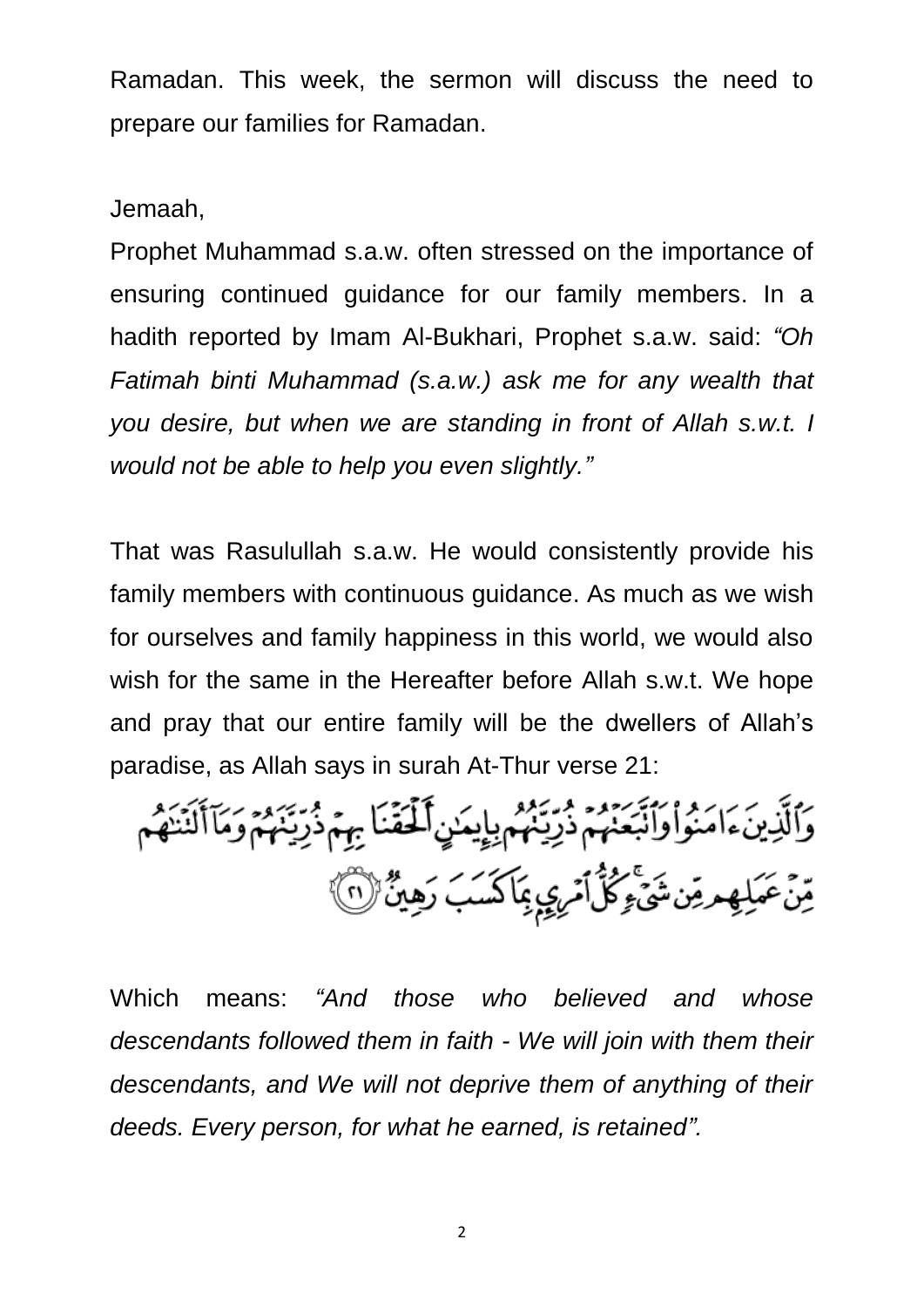Jemaah,

The family institution is the bedrock of every society and country. When the family succeeds, the community will also attain success. However, if the family is left without any guidance, then its members will be lost.

Hence, as we are preparing to step into the month of Ramadan, I would like to call upon all of us to protect the family institution. This is especially so as our children are facing various challenges and trials. They are facing all sorts of trends and cultures. Some are healthy, such as those that encourage them to equip themselves with knowledge and skills, or those that push them to be innovative in finding solutions to social problems. However, there are also several worrying trends facing the community. These include social trends that encourage unguided interaction between both genders and same-sex relationships.

The same applies for ideologies: be it radicalism that leads to extremism or religious ideologies that are exclusive and restrictive. One which assumes that only one approach or one opinion is right, and that the rest are wrong or deviant. Furthermore, every teenager, because of his or her age, will undergo psychological changes, and their identities will also evolve. Hence, it is our responsibility to help our family and children in facing these challenges in life successfully.

3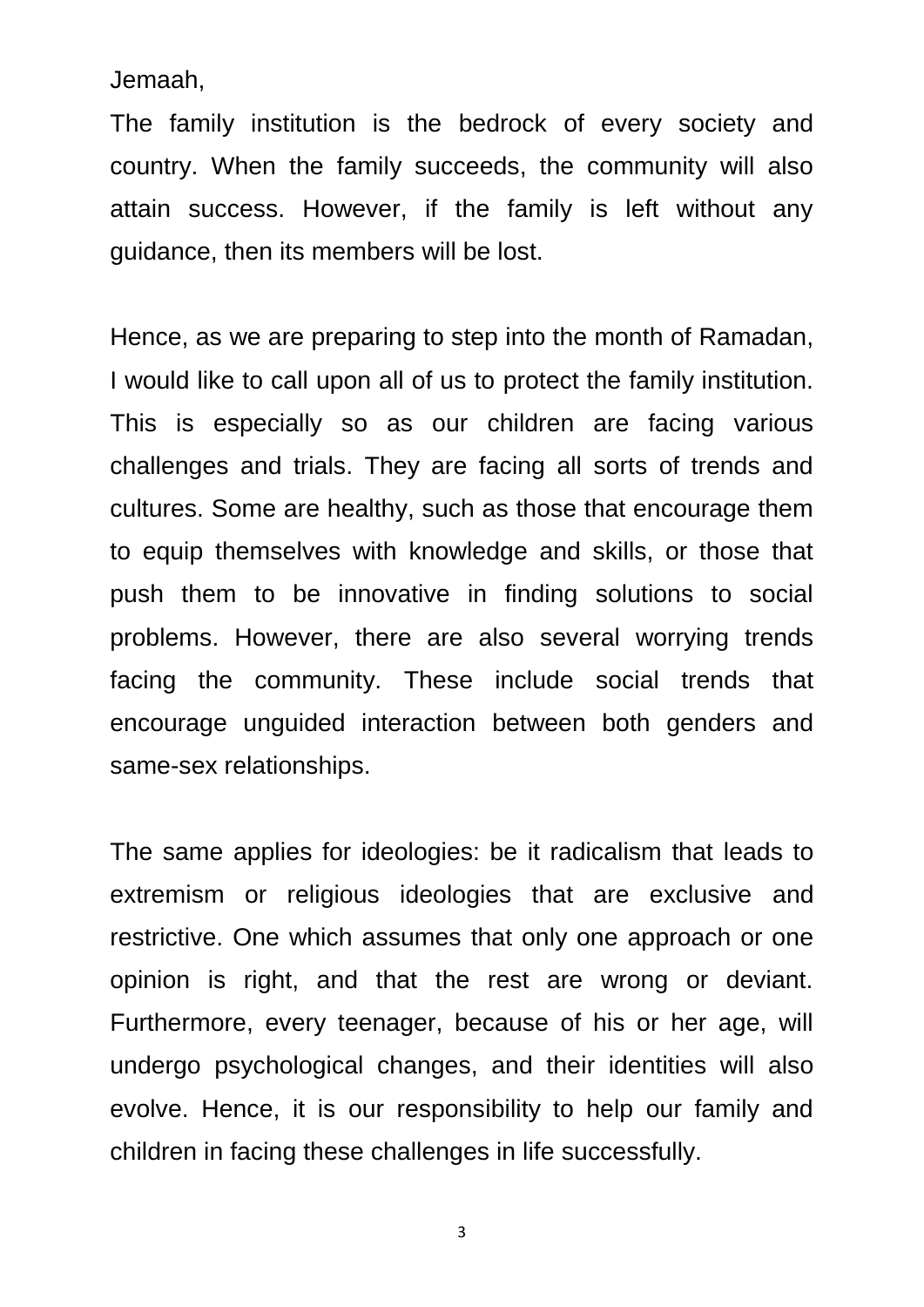Friday jemaah,

Let this coming Ramadan be a catalyst for us to refine our efforts in guiding our family. Let this month of rahmah (blessings) spark in us the love and longing to do good. Ensure that this Ramadan will be the month where we nurture noble values as a practice for our family.

Let us start our preparation for this Ramadan as a family by attending classes or lectures by our local ulama. If previously, we only recite the Quran, let us also now try to understand and reflect on the meanings of the Quran. Such efforts can build the religious resilience of our family. With the advancement of technology, we can now easily download electronic books or ebooks such as the books written by Ibn Kathir about the various stories found in the Quran. However, this does not mean we should not learn from a teacher. We still need the guidance of the local asatizah and scholars who have been trained, to avoid any misunderstanding of the Quranic verses.

In addition, my dear brothers, with Ramadan just around the corner, we would tend to feel more willing to carry out good deeds. Hence, let us take advantage of this opportunity to make it a habit for us and our children to embrace good values, so that their hearts will love good deeds and actions. It does not matter who are the recipients of these kind acts. Let us enhance the spirit of volunteerism. Let's educate them to become people whom other creations, including those of a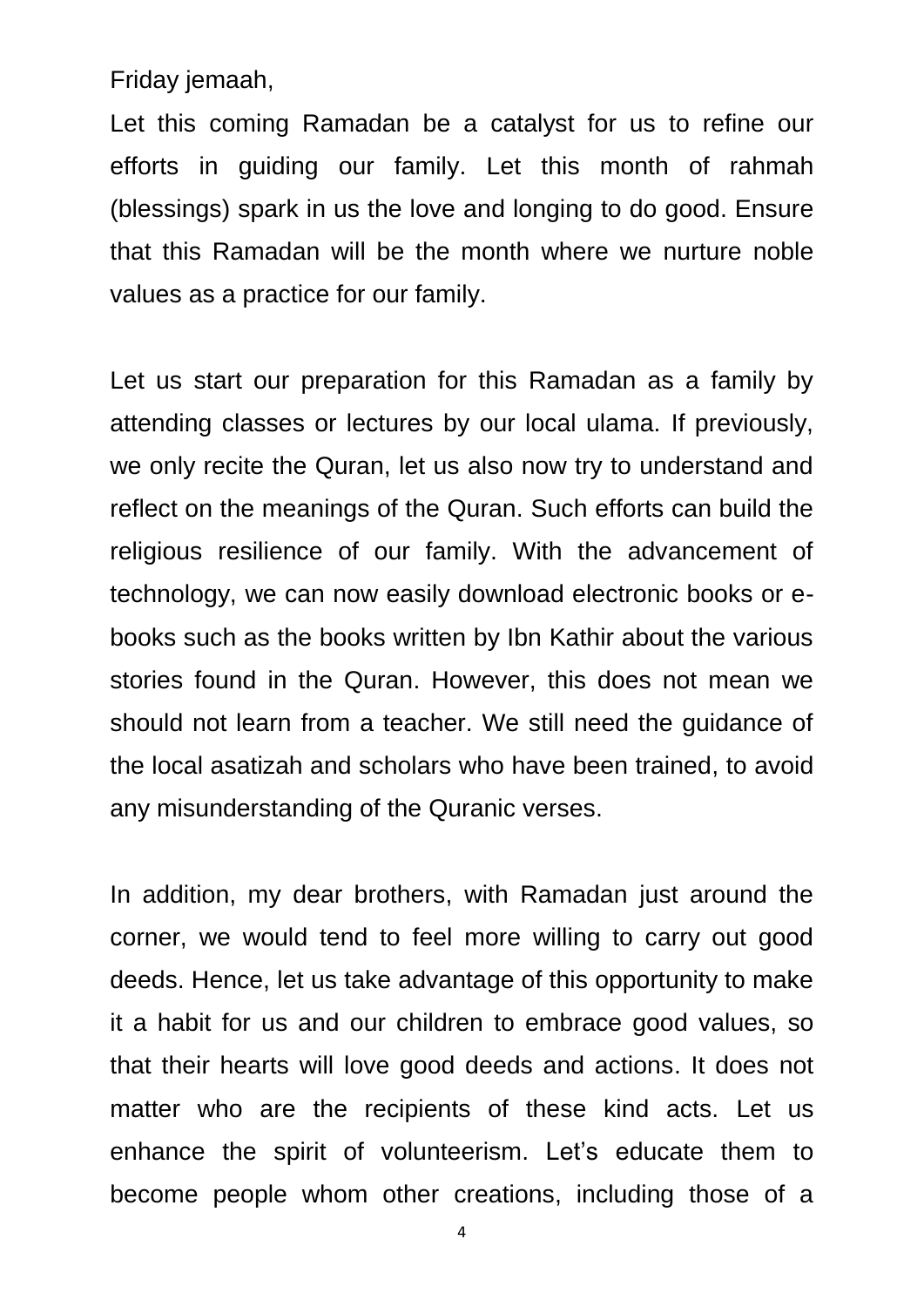different religion and race, can benefit from the kind acts that they perform. Enliven the teachings of the Prophet s.a.w. as recorded in his hadith: *"The person most loved by Allah is the person who radiates goodness (to others)"* [Hadith reported by Ibn Abi Dunya]

At the same time, let us make an effort to better understand our children. Approach them with rahmah and love. Sometimes, Allah s.w.t tests us through our children. Whatever problems they raise, our first step is to try and understand the challenges that they face. We should not simply ignore our children's thinking and their self-development because this may cause them to drift apart from us. For instance, there are among our children who face the challenges of identifying their sexual identity. They become confused when they find themselves possibly attracted to someone of the same gender. And when their parents are unable to be their trusted friends, it is feared that they will be even more confused and drift further apart from us. Especially when there are multiple efforts and movements to promote alternative lifestyles, both online and offline. We do not want, and we are not willing to see our children becoming part of this trend. However, what is our role? What are the constructive efforts that we can undertake to bring about a positive outcome in our children who are facing these lifestyle challenges?

5